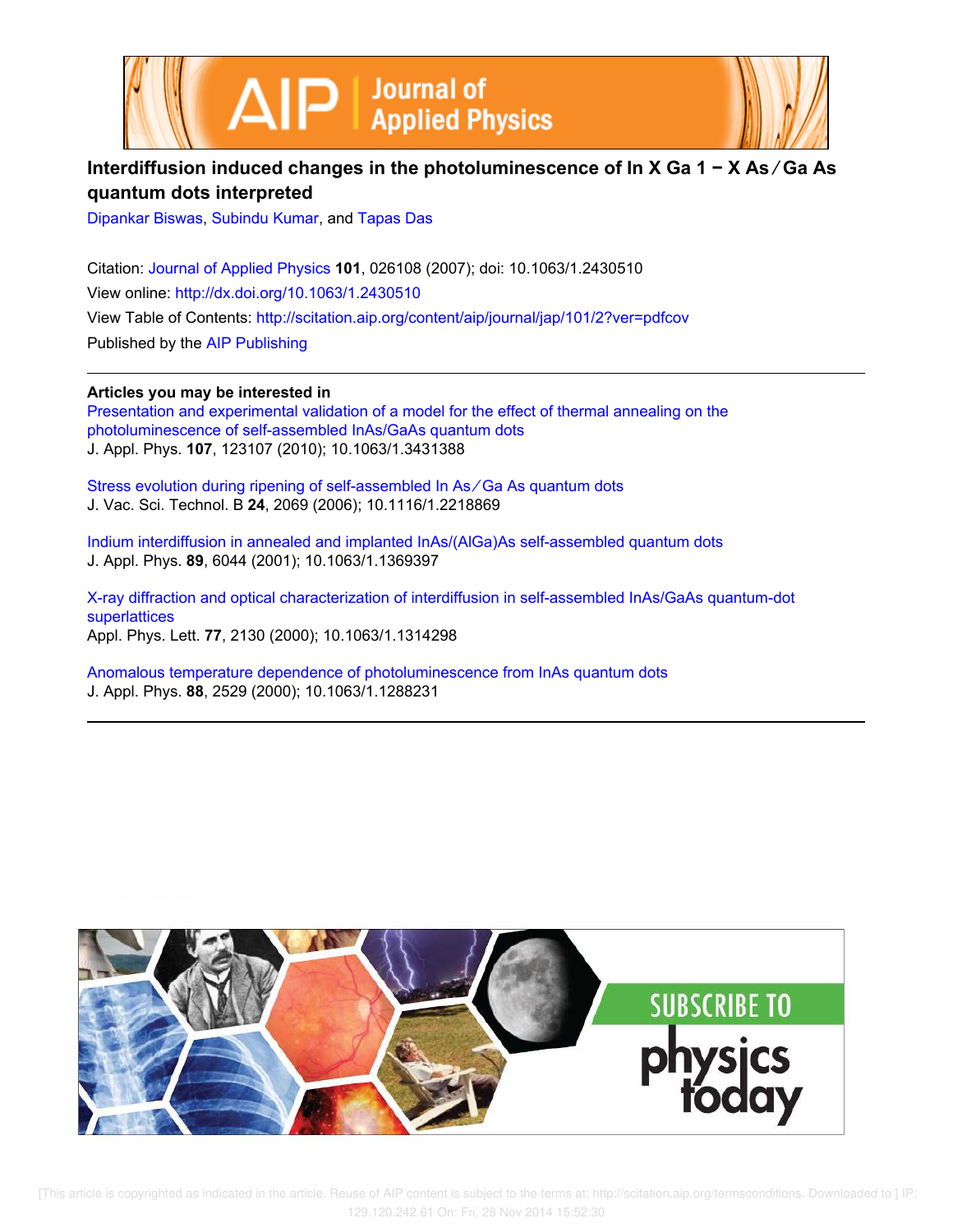## **Interdiffusion induced changes in the photoluminescence of InXGa1−XAs/GaAs quantum dots interpreted**

Dipankar Biswas,<sup>a)</sup> Subindu Kumar, and Tapas Das

*Institute of Radiophysics and Electronics, University of Calcutta, 92 A. P. C. Road, Kolkata 700009, India*

(Received 13 July 2006; accepted 16 November 2006; published online 24 January 2007)

Interdiffusion in In<sub>X</sub>Ga<sub>1−X</sub>As/GaAs quantum dots (QDs) may occur during high temperature growth and processing, which may create problems in the ultimate device performance. It is simulated through successive high temperature annealing, and the changes at each stage are studied through photoluminescence (PL). Significant changes are observed in the peak energy, linewidth, and intensity of the PL spectra. These have been attributed to relaxation of strain, changes in the composition of In*X*Ga1−*X*As, and size distribution of the QDs, which fail to establish proper understanding qualitatively and quantitatively. In this Communication we present appropriate interpretations of the changes in the observed PL through quantum mechanical concepts and computations. © 2007 American Institute of Physics. [DOI: 10.1063/1.2430510]

Interdiffusion of the third group elements in In<sub>X</sub>Ga<sub>1−X</sub>As/GaAs quantum dots (QDs) may occur during high temperature growth and device processing which affects the performance of the ultimate device adversely. Photoluminescence  $(PL)$ ,  $1-7$  being simple, is widely used for obtaining data from QDs of compound semiconductors subjected to interdiffusion which may be simulated artificially through annealing.

There are a number of reports<sup>1-4</sup> on the annealing of In<sub>*X*</sub>Ga<sub>1−*X*</sub>As/GaAs QDs. The experimental results of such reports agree strongly on one particular phenomenon, that is, the initially observed PL spectrum is very broad. After annealing, the PL peak undergoes a strong blueshift and the full width at half maximum (FWHM) decreases very significantly, while there is an increase in the intensity. It is also found that the FWHM decreases monotonically if the shoulder in the as grown sample<sup>5</sup> is not ignored. Typical PL spectra on annealing are depicted in Fig.  $1<sup>1</sup>$ 

The complex process of annealing and interdiffusion in QDs has been ascribed mostly to relaxation of strain, homogenization of the size distribution of QDs, and reduction of dislocations and defects.<sup>1,2,4</sup> It is well established<sup>8</sup> that there is a decrease in the FWHM of the PL spectrum, as the deviation in the size distribution decreases, but there is no blueshift of the PL peak after such homogenization of the dot size. Due to strain, the conduction band offsets increase marginally $\mu$ <sup>9</sup> whose relaxation can cause minimal blueshift. So these arguments do not explain the observed strong changes in the PL spectra clearly.

The aim of this paper is to interpret theoretically the annealing induced changes in the PL spectra of In*X*Ga1−*X*As/GaAs QDs through suitable quantum mechanical models and concepts. We have emphasized on the changes of the shapes of the conduction and valence bands on annealing and the subsequent changes in the energy levels from which optical transitions take place.

While interpreting this interdiffusion related PL phenomenon, a very important point has been overlooked by the research workers in the field. As outlined very clearly,  $10,11$ when an In<sub>*X*</sub>Ga<sub>1−*X*</sub>As/GaAs single QD emerges from a strained layer crossing the critical thickness, initially a small three dimensional pyramid highly rich in indium is formed on the indium rich strained layer, as shown in Fig.  $2(a)$ . As the QD grows in size, the indium rich nucleus is covered by In<sub>X</sub>Ga<sub>1−*X*</sub>As layers which progressively become depleted of indium, as depicted in Fig.  $2(b)$ , and the indium rich bottom strained wetting layer loses its thickness. The dot is then covered with GaAs. It is quite difficult to visualize the band structure of an as grown In<sub>X</sub>Ga<sub>1−X</sub>As/GaAs QD. If we take a close look at the structure $11$  from the GaAs substrate in the growth direction, at different vertical sections *a*, *b*, and *c* across the QD, as shown in Fig.  $2(b)$ , the conduction and valence bands have the nature of asymmetric triangular wells due to the strong gradient of the indium concentration at each section. The conduction band wells are shown in Fig.  $2(b)$ . The width varies at different sections  $a, b$ , and  $c$ , and the depth varies with the variation of indium concentration. The broad PL spectrum from the as grown single QD arises from the large number of transition levels available from the asymmetric triangular wells of widely different depths and widths as seen from quantum mechanical computations. Over and above this, the transitions from the dots of different



FIG. 1. Blueshifts in the PL from In<sub>X</sub>Ga<sub>1-*X*</sub>As/GaAs QDs on annealing.

 [This article is copyrighted as indicated in the article. Reuse of AIP content is subject to the terms at: http://scitation.aip.org/termsconditions. Downloaded to ] IP: 129.120.242.61 On: Fri, 28 Nov 2014 15:52:30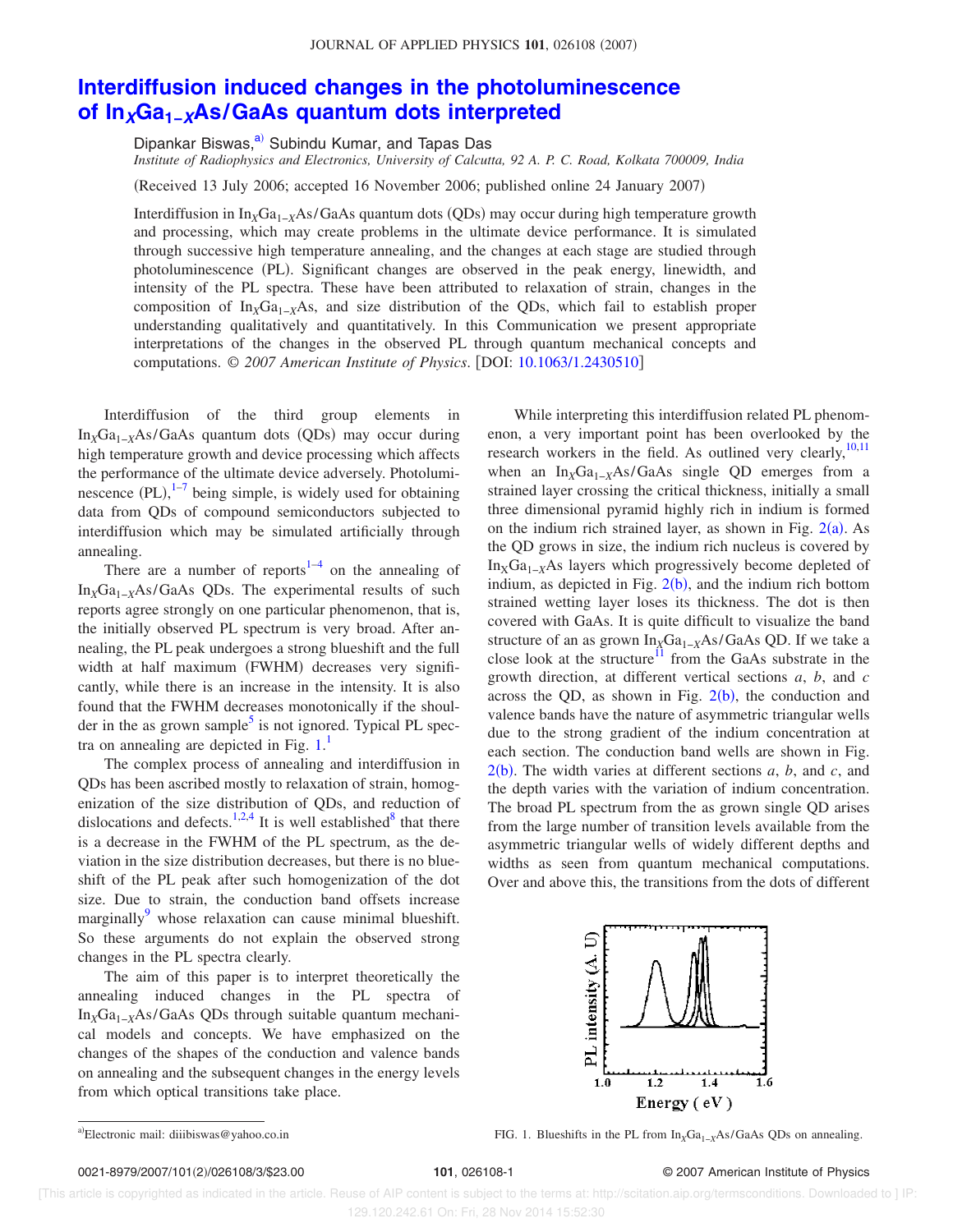

FIG. 2. Schematic illustration of the formation of a QD of In<sub>X</sub>Ga<sub>1−*X*</sub>As on GaAs. Darker shades indicate higher composition of *X*. (a) Initial nucleation of an indium-enriched island on strained alloy film on substrate. (b) Later stage, when the island has consumed alloy film, which becomes progressively indium depleted during growth. (c) Final stage, after annealing, showing the homogenization of indium and gallium. The corresponding conduction bands at different cross sections of the dot are also shown in  $(b)$  and  $(c)$ .

sizes are superimposed to make the spectrum still broader.

On annealing, indium outdiffuses from the central core of the single dot to homogenize the distribution and the triangular wells under consideration, ultimately, after long annealing, leading to rectangular wells. The wells thus obtained have the same depth since the concentrations of indium and gallium have homogenized, as shown in Fig.  $2(c)$ , only the widths of the rectangular wells vary. The resulting PL arises from the transitions of these wells. Intermediate phases are trapezoidal wells, which have PLs intermediate between the triangular and the rectangular. $12$ 

Model quantum mechanical calculations were carried out for pyramidal In<sub>X</sub>Ga<sub>1−*X*</sub>As/GaAs QDs of square base,<sup>10</sup> the height being equal to 25 nm and the base being 40 nm. To keep the complexity within presentable limits, the variation of indium is assumed to have five concentrations of linear gradient from the central core to the outer periphery, *x*= 0.8, 0.603, 0.405, 0.208, and 0.010 as shown in Fig. 3. After annealing the indium, with no outdiffusion into the barrier, it homogenizes throughout the QD to a value of *x* = 0.17. The band gap  $E_g$  of In<sub>X</sub>Ga<sub>1−*X*</sub>As is determined from the empirical relation<sup>13</sup>



FIG. 3. Model of Fig.  $2(b)$  showing the variation of indium which is assumed to be a linear gradient of five concentrations from the central core to the outer periphery.

TABLE I. Optical transition energies calculated for different asymmetric triangular wells with the effective masses of electrons,  $m_e^*$ , and holes,  $m_h^*$ , varying from  $0.035m_0$  to  $0.066m_0$  and from  $0.410m_0$  to  $0.450m_0$ , respectively. The band offset ratio  $E_C$ :  $E_V$  has been considered to be 60:40.

| Well width<br>(nm) | Indium mole<br>fraction $(x)$ | <b>Transitions</b><br>available | PL peak<br>energy (eV) |
|--------------------|-------------------------------|---------------------------------|------------------------|
| 25.00              | 0.8                           | $1 \rightarrow 1$               | 0.949                  |
| 22.50              | 0.8                           | $1 \rightarrow 1$               | 0.965                  |
| 20.00              | 0.8                           | $1 \rightarrow 1$               | 0.986                  |
| 20.00              | 0.603                         | $1 \rightarrow 1$               | 1.102                  |
| 17.50              | 0.603                         | $1 \rightarrow 1$               | 1.122                  |
| 15.00              | 0.603                         | $1 \rightarrow 1$               | 1.148                  |
| 15.00              | 0.405                         | $1 \rightarrow 1$               | 1.271                  |
| 12.50              | 0.405                         | $1 \rightarrow 1$               | 1.297                  |
| 10.00              | 0.405                         | $1 \rightarrow 1$               | 1.334                  |
| 10.00              | 0.208                         | $1 \rightarrow 1$               | 1.445                  |
| 7.50               | 0.208                         | .                               | .                      |
| 5.00               | 0.208                         |                                 |                        |
| 5.00               | 0.010                         | .                               | .                      |

$$
E_g = 1.516 - 1.214x + 0.264x^2,\tag{1}
$$

where *x* is the concentration of indium. The energy levels of the finite triangular and the rectangular quantum wells (QWs) of different depths and widths are calculated from the formulas $^{14,15}$  outlined below:

$$
E_n = [(V_0 \hbar / a)^2 / (2m^*)]^{1/3} \alpha_n,
$$
\n(2)

and

$$
E_n = \frac{2P^2}{(P+1)^2} \left[ \left(\frac{n\pi}{2}\right)^2 - \frac{1}{3(P+1)^3} \left(\frac{n\pi}{2}\right)^4 - \frac{27P - 8}{180(P+1)^6} \left(\frac{n\pi}{2}\right)^6 \right],
$$
 (3)

where  $\alpha_n = [3\pi(n-1/4)/2]^{3/2}$ ,  $P = [(2m^*V_0)^{1/2}/\hbar]a/2$ ,  $V_0$  and *a* are the height and width of the well, respectively, and *m* \* is the effective mass of the carriers. For asymmetric triangular wells, the effective masses<sup>16</sup> of electrons,  $m_e^*$ , and holes,  $m_h^*$ , are varied from 0.035 $m_0$  to 0.066 $m_0$  and from 0.410 $m_0$ to  $0.450m_0$ , respectively, with the indium concentrations varying from 0.8 to 0.01. In case of the rectangular wells,  $m_e^*$  and  $m_h^*$  were taken to be 0.060 $m_0$  and 0.442 $m_0$ , respectively. The band offset ratio  $E_C$ :  $E_V$  was considered to be 60:40. Computations were for 6 K, around which most PL experiments are carried out. Computations at different sections of the as grown QD, as represented in Fig. 3, were carried out to find the energies of 1-1 transitions which are of importance at the low temperature. At the crossovers of the indium concentrations, computations for both the concentrations were done. Computations at the same sections of the rectangular wells were also carried out.

The probable 1-1 transition energy positions of the as grown and of the long annealed single QD are presented in Tables I and II, respectively. The highest and lowest energies of transitions were found which remain constant at *e* and *a*, respectively. At *e* indium is minimum, and the width of the well is also minimum, which gives rise to the highest transition energy, and at *a* the reverse happens.

 [This article is copyrighted as indicated in the article. Reuse of AIP content is subject to the terms at: http://scitation.aip.org/termsconditions. Downloaded to ] IP: 129.120.242.61 On: Fri, 28 Nov 2014 15:52:30